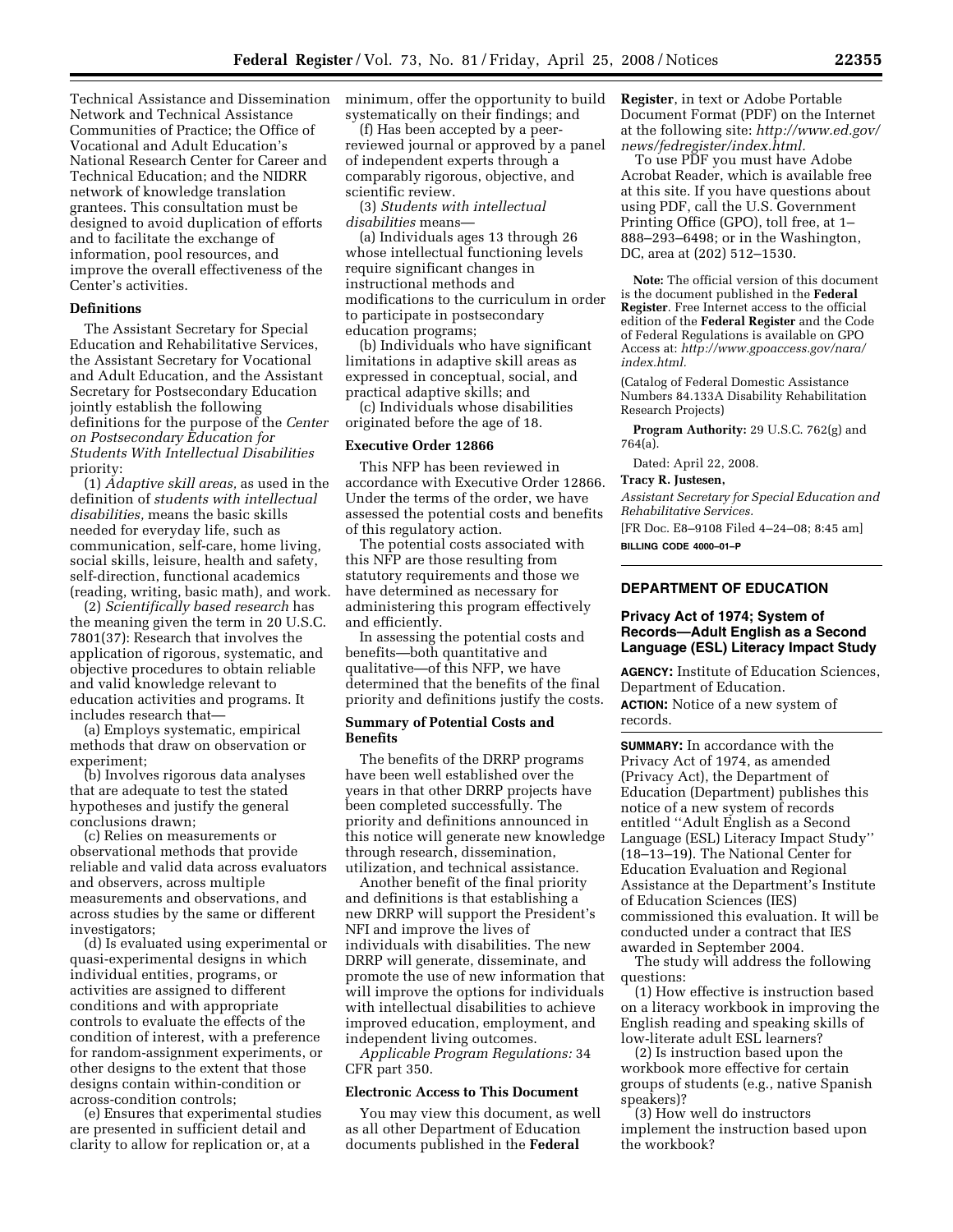The system will contain information about approximately 40 adult ESL teachers and two cohorts of approximately 900 adult learners per cohort. Within each cohort, approximately 450 learners will participate in classes in which instruction based upon the literacy workbook is implemented and approximately 450 learners will participate in classes in which instruction that is not based upon the literacy workbook is implemented. The first cohort of learners will be enrolled in adult education classes during the Fall semester of 2008. The second cohort of learners will be enrolled in adult education classes during the Spring semester of 2009.

The system of records will include information about the adult learners participating in the evaluation, including names and addresses; demographic information such as race, ethnicity, gender, age, and educational background; and scores on literacy assessments. The system of records will also include information about the teachers participating in the evaluation, including names; demographic information such as race, ethnicity, gender, and educational background; and teaching experience.

**DATES:** The Department seeks comment on the new system of records described in this notice, in accordance with the requirements of the Privacy Act. We must receive your comments on the proposed routine uses for the system of records referenced in this notice on or before May 27, 2008.

The Department filed a report describing the new system of records covered by this notice with the Chair of the Senate Committee on Homeland Security and Governmental Affairs, the Chair of the House Committee on Oversight and Government Reform, and the Administrator of the Office of Information and Regulatory Affairs, Office of Management and Budget (OMB) on April 22, 2008. This system of records will become effective at the later date of—(1) the expiration of the 40-day period for OMB review on June 2, 2008 or (2) May 27, 2008, unless the system of records needs to be changed as a result of public comment or OMB review.

**ADDRESSES:** Address all comments about the proposed routine uses to Dr. Ricky Takai, Director, Evaluation Division, National Center for Education Evaluation and Regional Assistance, Institute of Education Sciences, U.S. Department of Education, 555 New Jersey Avenue, NW., room 502D, Washington, DC 20208–0001.

Telephone: (202) 208–7083. If you prefer to send comments through the Internet, use the following address: *comments@ed.gov.* 

You must include the term ''Adult ESL Literacy Impact Study'' in the subject line of the electronic message.

During and after the comment period, you may inspect all comments about this notice at the U.S. Department of Education in room 502D, 555 New Jersey Avenue, NW., Washington, DC, between the hours of 8 a.m. and 4:30 p.m., Eastern time, Monday through Friday of each week except Federal holidays.

## **Assistance to Individuals With Disabilities in Reviewing the Rulemaking Record**

On request, we supply an appropriate aid, such as a reader or print magnifier, to an individual with a disability who needs assistance to review the comments or other documents in the public rulemaking record for this notice. If you want to schedule an appointment for this type of aid, please contact the person listed under **FOR FURTHER INFORMATION CONTACT**.

**FOR FURTHER INFORMATION CONTACT:** Dr. Ricky Takai. Telephone: (202) 208– 7083. If you use a telecommunications device for the deaf (TDD), you may call the Federal Relay Service (FRS) at 1– 800–877–8339.

Individuals with disabilities may obtain this document in an alternative format (e.g., Braille, large print, audiotape, or computer diskette) on request to the contact person listed in this paragraph.

# **SUPPLEMENTARY INFORMATION:**

### **Introduction**

The Privacy Act (5 U.S.C. 552a) requires the Department to publish in the **Federal Register** this notice of a new system of records maintained by the Department. The Department's regulations implementing the Privacy Act are contained in part 5b of title 34 of the Code of Federal Regulations (CFR).

The Privacy Act applies to information about individuals that contains individually identifying information and that is retrieved by a unique identifier associated with each individual, such as a name or social security number. The information about each individual is called a ''record,'' and the system, whether manual or computer-based, is called a ''system of records.''

The Privacy Act requires each agency to publish a notice of a system of records in the **Federal Register** and to

prepare and send a report to OMB whenever the agency publishes a new system of records. Each agency is also required to send copies of the report to the Chair of the Senate Committee on Homeland Security and Governmental Affairs and the Chair of the House Committee on Oversight and Government Reform. These reports are intended to permit an evaluation of the probable effect of the proposal on the privacy rights of individuals.

### **Electronic Access to This Document**

You may view this document, as well as all other documents of this Department published in the **Federal Register**, in text or Adobe Portable Document Format (PDF) on the Internet at the following site: *http://www.ed.gov/ news/fedregister/index.html.* 

To use PDF you must have Adobe Acrobat Reader, which is available free at this site. If you have questions about using PDF, call the U.S. Government Printing Office (GPO), toll free, at 1– 888–293–6498; or in the Washington, DC, area at (202) 512–1530.

**Note:** The official version of this document is the document published in the **Federal Register**. Free Internet access to the official edition of the **Federal Register** and the Code of Federal Regulations is available on GPO Access at: *http://www.gpoaccess.gov/nara/ index.html.* 

Dated: April 8, 2008.

### **Grover Whitehurst,**

*Director, Institute of Education Sciences.*  For the reasons discussed in the preamble, the Director of the Institute of Education Sciences, U.S. Department of Education, publishes a notice of a new system of records to read as follows:

### **18–13–19**

#### **SYSTEM NAME:**

Adult English as a Second Language (ESL) Literacy Impact Study.

### **SECURITY CLASSIFICATION:**

None.

### **SYSTEM LOCATION:**

(1) Evaluation Division, National Center for Education Evaluation and Regional Assistance, Institute of Education Sciences (IES), U.S. Department of Education, 555 New Jersey Avenue, NW., room 502D, Washington, DC 20208–0001.

(2) American Institutes for Research, 1000 Thomas Jefferson Street, Washington, DC 20007–3839.

(3) Berkeley Policy Associates, 440 Grand Avenue, Suite 500, Oakland, CA 94610–5012.

(4) Mathematica Policy Associates, 600 Alexander Park, Princeton, NJ 08540–6346.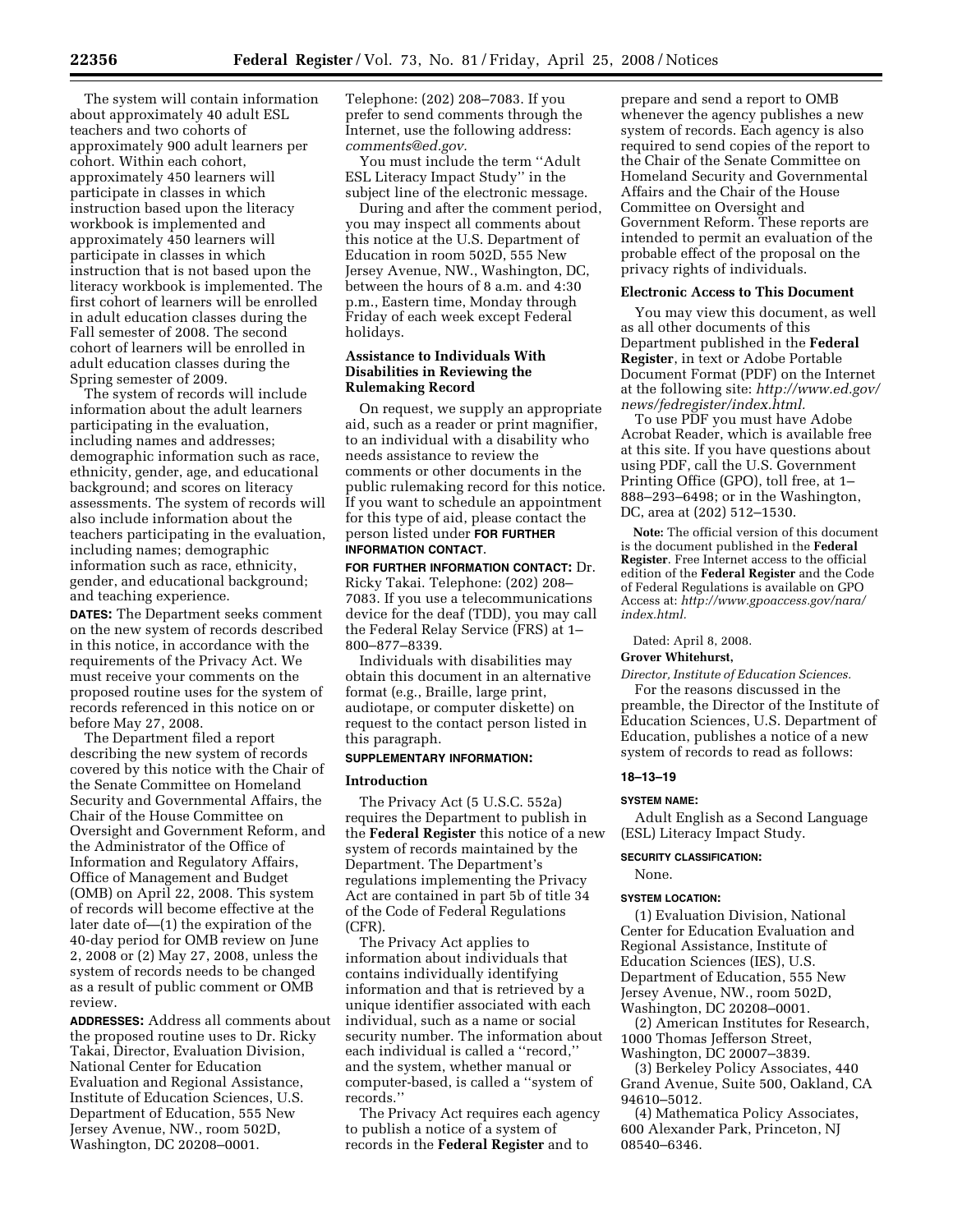### **CATEGORIES OF INDIVIDUALS COVERED BY THE SYSTEM:**

This system contains records on adult ESL students and teachers who are participating in an evaluation of the effectiveness of a literacy workbook and teacher training in improving the English reading and speaking skills of adult ESL learners who have low levels of literacy in their native language. Teachers and adult ESL learners at recruited sites will volunteer to participate in the study.

## **CATEGORIES OF RECORDS IN THE SYSTEM:**

The system will contain information about 40 adult ESL teachers and two cohorts of approximately 900 adult ESL learners per cohort. The system of records will include information about the adult learners participating in the evaluation, including the learners' names; addresses; demographic information such as race/ethnicity, gender, age, educational background; and scores on literacy assessments. The system of records will also include information about the teachers participating in the evaluation, including the teachers' names; demographic information such as race/ ethnicity, gender, educational background; and teaching experience.

## **AUTHORITY FOR MAINTENANCE OF THE SYSTEM:**

The evaluation being conducted is authorized under section 243 of the Adult Education and Family Literacy Act (20 U.S.C. 9253), as well as sections 171(b) and 173 of the Education Sciences Reform Act of 2002 (ESRA) (20 U.S.C. 9561(b) and 9563).

#### **PURPOSE(S):**

The information in this system is used for the following purpose: To study the effectiveness of a literacy workbook and teacher training in improving the English reading and speaking skills of adult ESL learners who have low levels of literacy skills in their native language.

### **ROUTINE USES OF RECORDS MAINTAINED IN THE SYSTEM, INCLUDING CATEGORIES OF USERS AND THE PURPOSES OF SUCH USES:**

The Department of Education (Department) may disclose information contained in a record in this system of records under the routine uses listed in this system of records without the consent of the individual if the disclosure is compatible with the purposes for which the record was collected. These disclosures may be made on a case-by-case basis or, if the Department has complied with the computer matching requirements of the Privacy Act, under a computer matching agreement. Any disclosure of

individually identifiable information from a record in this system must also comply with the requirements of section 183 of the ESRA (20 U.S.C. 9573) providing for confidentiality standards that apply to all collections, reporting, and publication of data by IES.

*Contract Disclosure.* If the Department contracts with an entity for the purposes of performing any function that requires disclosure of records in this system to employees of the contractor, the Department may disclose the records to those employees. Before entering into such a contract, the Department shall require the contractor to maintain Privacy Act safeguards as required under 5 U.S.C. 552a(m) with respect to the records in the system.

## **DISCLOSURE TO CONSUMER REPORTING AGENCIES:**

Not applicable to this system notice.

# **POLICIES AND PRACTICES FOR STORING, RETRIEVING, ACCESSING, RETAINING, AND DISPOSING OF RECORDS IN THE SYSTEM:**

## **STORAGE:**

The Department maintains records on CD-ROM, and the contractor (American Institutes for Research) and subcontractors (Berkeley Policy Associates and Mathematica Policy Associates) maintain data for this system on computers and in hard copy.

## **RETRIEVABILITY:**

Records in this system are indexed and retrieved by a number assigned to each individual that is cross-referenced by the individual's name on a separate list.

#### **SAFEGUARDS:**

All physical access to the Department's site and to the sites of the Department's contractor and subcontractors, where this system of records is maintained, is controlled and monitored by security personnel. The computer system employed by the Department offers a high degree of resistance to tampering and circumvention. This security system limits data access to Department and contract staff on a need-to-know basis, and controls individual users' ability to access and alter records within the system. The contractor and subcontractors will establish similar sets of procedures at their sites to ensure confidentiality of data. Their systems are required to ensure that information identifying individuals is in files physically separated from other research data. The contractor and subcontractors will maintain security of the complete set of all master data files and documentation. Access to individually

identifying data will be strictly controlled. At each site all data will be kept in locked file cabinets during nonworking hours, and work on hardcopy data will take place in a single room, except for data entry. Physical security of electronic data will also be maintained. Security features that protect project data include: Passwordprotected accounts that authorize users to use the contractor's and subcontractors' systems but to access only specific network directories and network software; user rights and directory and file attributes that limit those who can use particular directories and files and determine how they can use them; and additional security features that the network administrators will establish for projects as needed. The contractor and subcontractor employees who ''maintain'' (collect, maintain, use, or disseminate) data in this system shall comply with the requirements of the confidentiality standards in section 183 of the ESRA (20 U.S.C. 9573).

### **RETENTION AND DISPOSAL:**

Records are maintained and disposed of in accordance with the Department's Records Disposition Schedules (ED/ RDS, Part 3, Item 2b and Part 3, Item 5a).

### **SYSTEM MANAGER AND ADDRESS:**

Director, Evaluation Division, National Center for Education Evaluation and Regional Assistance, Institute of Education Sciences, U.S. Department of Education, 555 New Jersey Avenue, NW., room 502D, Washington, DC 20208.

## **NOTIFICATION PROCEDURE:**

If you wish to determine whether a record exists regarding you in the system of records, contact the systems manager. Your request must meet the requirements of regulations at 34 CFR 5b.5, including proof of identity.

### **RECORD ACCESS PROCEDURE:**

If you wish to gain access to your record in the system of records, contact the system manager. Your request must meet the requirements of regulations at 34 CFR 5b.5, including proof of identity.

## **CONTESTING RECORD PROCEDURE:**

If you wish to contest the content of a record regarding you in the system of records, contact the system manager. Your request must meet the requirements of the regulations at 34 CFR 5b.7, including proof of identity.

### **RECORD SOURCE CATEGORIES:**

The system of records will include information collected from adult